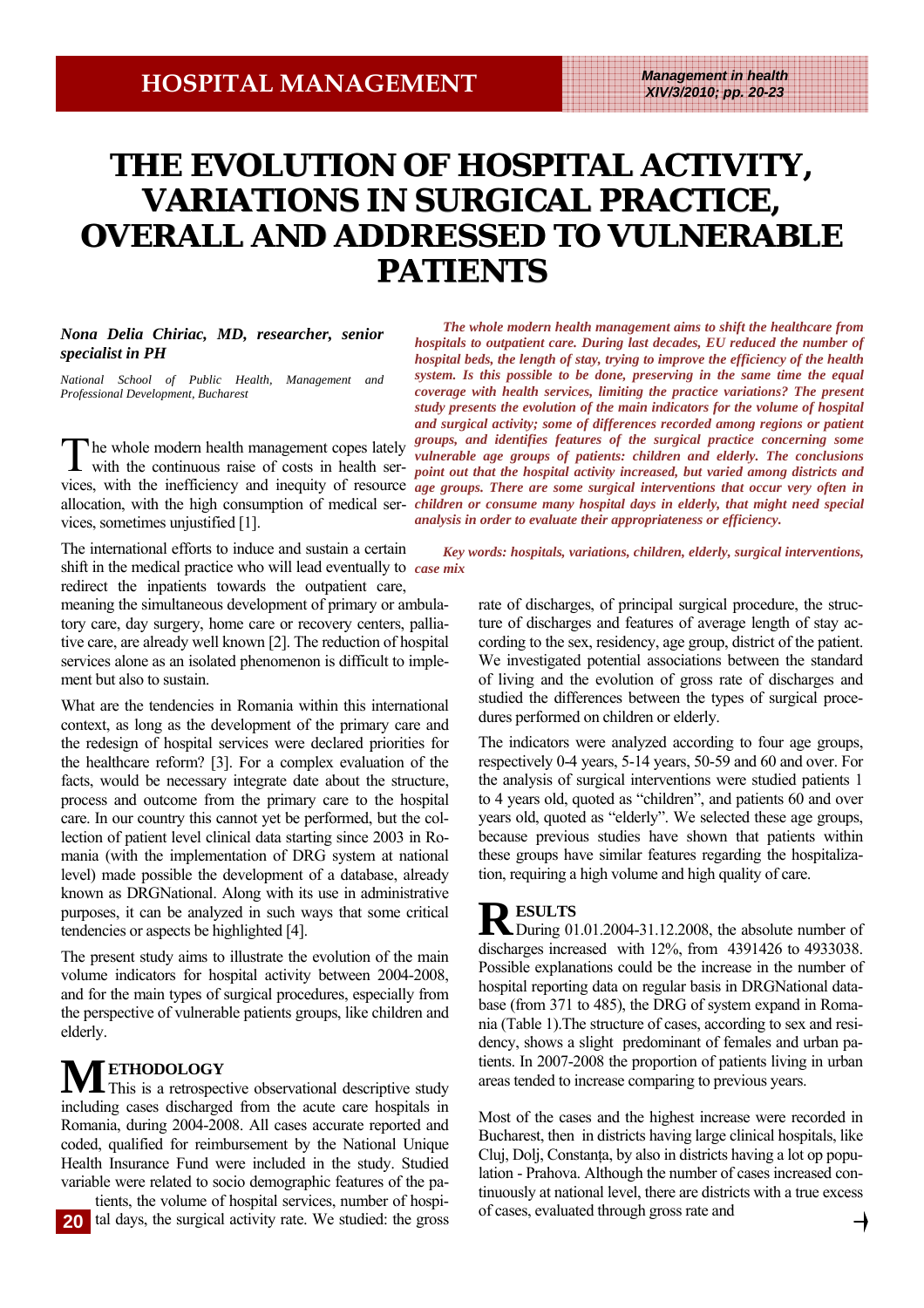*XIV/3/2010; pp. 20-23* 

|      | No of cases<br>(males) | No.<br>of<br>cases<br>(females) | Total no of cases<br>(sex recorded) | No of<br>cases<br>rural | No.<br>0f<br>cases<br>urban | Total<br>of<br>no<br>cases (residency<br>recorded) | of 1<br>N <sub>0</sub><br>reporting<br>hospitals |
|------|------------------------|---------------------------------|-------------------------------------|-------------------------|-----------------------------|----------------------------------------------------|--------------------------------------------------|
| 2004 | 43.88%                 | 56.12%                          | 4391426                             | 46.34%                  | 53.66%                      | 4186006                                            | 371                                              |
| 2005 | 43.61%                 | 56.39%                          | 4484154                             | 44.89%                  | 55.11%                      | 4461978                                            |                                                  |
| 2006 | 43.45%                 | 56.55%                          | 4468404                             | 44.95%                  | 55.05%                      | 4459486                                            |                                                  |
| 2007 | 44.06%                 | 55.94%                          | 4755816                             | 44.26%                  | 55.74%                      | 4746697                                            |                                                  |
| 2008 | 44.37%                 | 55.63%                          | 4933028                             | 43.41%                  | 56.59%                      | 4933028                                            | 485                                              |

*Table 1. The structure of cases discharged during 2004-2008, according to the sex and the residency of the patient* 

*(Data source: DRGNational database)* 

standardized rate also (after the residency), lik Bucharest, Caras Severin, Alba, Hunedoara, Gorj, Ilfov. Other districts, like Vrancea, Suceava, Bistriţa Năsăud, Iaşi, Arad, Satu Mare, have deficit in activity. (Figure 1).

The analysis of discharged cases, according to the age group, shows that the structure after this parameter was maintained quite constant during the 5 years studied period. The age group 0-4 years cumulated about 12% from all discharged cases and 10% from all hospitalization days, but the 60 years old and over cases had a tendency of increase, from about 27% of cases and 32% from hospitalization days in 2004, to 32% of cases and 35.8% from all hospitalization days in 2008 (Figure 2). Taking into account the increasing tendency of the discharges, as well

*Figure 1. Districts having excess or deficit as number of discharged cases, higher than 10%, standardization according to the residency, Romania, 2004-2008* 



*(Data source: DRGNational database)* 

as the hypothesis quoted by the international literature, which states that a lower standard of living is associated with a higher rate of the illnesses and a high number of hospital admissions, we followed the general trend of the two economic indicators during the survey period.

Thus, even if, according to the quoted hypothesis, we would expect to find a decrease of economic indicators, we noticed that both gross domestic rate (GDP) and the average net wage had a general increasing tendency between 2005-2008 (for 2004 the data were unavailable) (Table 2).

The average length of stay (ALOS), decreased continuously at national level from 7,16 to 6,49, simultaneously with the increase of the number of cases. Still, there are geographic and age group differences. The cases in the 60 zears and over age group have the longest ALOS, but the 0-4 years old age group has ALOS longer than 5-14 years old age group (Figure 3, Table 3).

Simultaneously with the increase of the number of cases, the increase in the number of surgical procedures also occurred, thus the gross rate of discharges/1000 inhabitants reached from 43/1000 to 52/1000 in 2008 (Figure 4). **21**

The variation coefficient of principal surgical procedures (PSP) calculated based on the district of residence proves that moderate geographic variations exist, concerning the frequency of the principal surgical procedures- PSP (CV 13% for the gross rate of PSP/inhabitants and 12% for gross rate of PSP/number of discharges). Thus, some districts having large hospitals (Bucharest, Iasi, Braşov, Timiş) exceeded the national average, but others-Tulcea, Bacău, Suceava, Vrancea are much under the average.

If the discharge rate increased with 16%, the gross rate of PSP increased with 21% during the studied period. The analysis performed for 2008 shows that the highest percentage of PSP from the total number of discharges having a PSP was found in patients from Bucharest, Cluj and Prahova. The highest percentage of cases with PSP at national level was found in Caraş Severin; Alba; Ilfov; and the lowest in Arad, Iaşi, Mureş. Bucharest leads the hierarchy of gross PSP rate at 1000 inhabitants, but is only on the  $9<sup>th</sup>$  position as gross PSP rate/1000 discharges.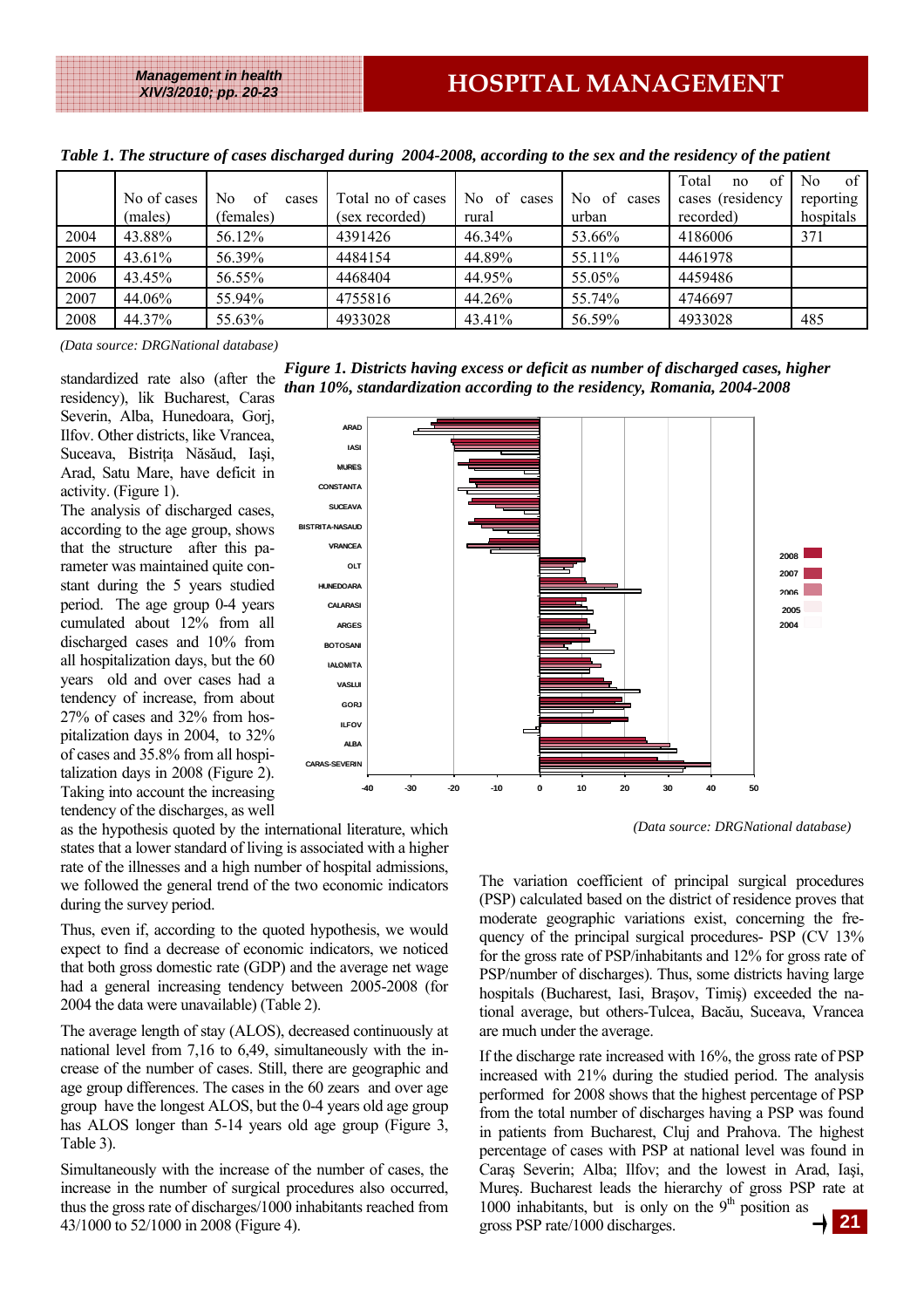## **HOSPITAL MANAGEMENT** *Management in health*

*XIV/3/2010; pp. 20-23* 

*Figure 2. The structure of discharged cases according to the age group, Romania, 2004-2008* 



*Figure 4. The evolution of gross rate of discharges and principal surgical procedures, Romania, 2004-2008* 





*Figure 5. Top 5 principal surgical procedures for cases 1-4 years old, Romania,* 

*Figure 6. Top 5 principal surgical procedures for cases 60 years old and over, Romania, 2005-2008* 



*<sup>(</sup>Data sources for figures:DRGNational database)* 

*Figure 3. The evolution of ALOS, national level, 2004-2008* 



*Table 2. The analysis of the evolution of economic indicators and of the gross rate of discharges 2005-2008, Romania* 

| Indicator                                         | Year 2005 | Year 2006 | Year 2007 | <b>Year 2008</b> |
|---------------------------------------------------|-----------|-----------|-----------|------------------|
| Gross rate of discharges<br>(discharges/1000 inh) | 206       | 207       | 220       | 229              |
| GDP/inh /year (euro)                              | 3634.06   | 4342.44   | 5252.89   | 6508.53          |
| Average net earnings per<br>person per month      | 201.14    | 231.89    | 272.38    | 240.70           |

*(Source: DRGNational database, National Institute for Statistics, National Commission for Prognosis*

> There are differences in surgical practice according to the age group of the patients. For the entire studied period the most frequent surgical principal interventions were appendicectomy, caesarian section, delivery, colecistectomy, curettage of uterus, lens extraction and inguinal hernia repair, each having about 2-6% from all cases with PSP.

> A closer look inside the age group reveals different aspects. Thus, the most frequent surgical principal intervention in children 1-4 years old were tonsillectomy and adenoidectomy (almost one quarter from cases having a PSP at this age), followed by incisions on penis (for phimosis, most often), inguinal hernia repair, burn debridement, incision and tegument drainage.

> These interventions accounted to about 45% from all cases with PSP, but also consumed a lot of the hospitalization days corresponding to cases having PSP at this age (almost 30% from all days (Figure 5).

> For the age group 60 years old and over, the hierarchy of the most frequent surgical principal interventions is different: although on top as frequency are extracapsular extraction of crystalline lens by phacoemulsification, colecistectomy, inguinal hernia repair , excision of lesion of skin and subcutaneous tissue, excisional debridement of skin and subcutaneous tissue, if we look over the top of hospital stays, the situation changes. The PSP having the highest hospital days consumption are colecistectomy, arthroplasty of hip, extracapsular